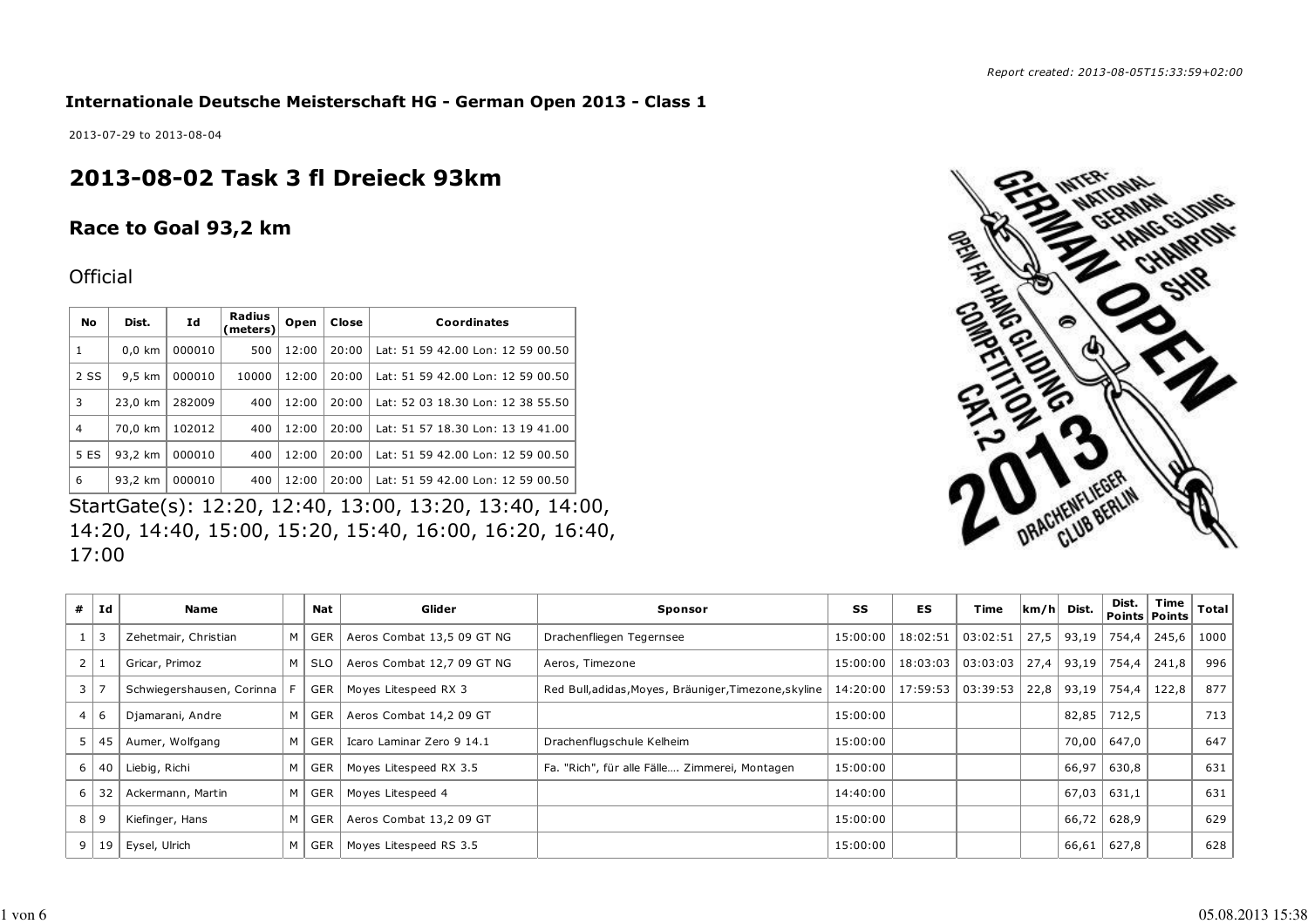| #               | Id             | <b>Name</b>            |                | <b>Nat</b>            | Glider                           | Sponsor                          | SS       | <b>ES</b> | Time | km/h | Dist. | Dist.           | <b>Time</b><br><b>Points Points</b> | <b>Total</b> |
|-----------------|----------------|------------------------|----------------|-----------------------|----------------------------------|----------------------------------|----------|-----------|------|------|-------|-----------------|-------------------------------------|--------------|
|                 | 10   13        | Bader, Lukas           | M              | GER                   | Moyes Litespeed RS 4             | FlyRanch.de                      | 15:00:00 |           |      |      | 64,41 | 604,1           |                                     | 604          |
| 11              | 5              | Bajewski, Jörg         | M I            | GER                   | Wills Wing T2C 154               | TIMEZONE, ANSMANN                | 15:00:00 |           |      |      | 61,88 | 573,4           |                                     | 573          |
| 12              | 14             | Lüders, Konrad         | $M \mid$       | GER                   | Aeros Combat L 14                |                                  | 15:20:00 |           |      |      | 59,34 | 540,1           |                                     | 540          |
| 13              | 27             | Greiser, Caroline      | F              | GER                   | La Mouette Topless 13,5 C Matrix |                                  | 15:20:00 |           |      |      | 58,54 | 529,4           |                                     | 529          |
| 14              | 12             | Schwab, Konrad         |                | $M \mid GER$          | Icaro Laminar Zero 9 14.1        |                                  | 15:00:00 |           |      |      | 56,82 | 504,2           |                                     | 504          |
| 15              | $\overline{4}$ | Wöhrle, Roland         |                | $M \vert$ GER $\vert$ | Moyes Litespeed RX 3.5           | Sparkasse Haslach- Zell, Skyline | 14:40:00 |           |      |      | 54,82 | 482,3           |                                     | 482          |
| 16              | 30             | Meier, Detlef          | $M \mid$       | GER                   | Aeros Combat L 13                |                                  | 15:00:00 |           |      |      | 51,59 | 447,2           |                                     | 447          |
| 17              | 42             | Hanisch, Markus        |                | $M \mid GER \mid$     | Airborne C4 14                   | <b>ALF</b>                       | 15:00:00 |           |      |      |       | $47,96$ 410,7   |                                     | 411          |
| 18              | 8              | Boller, Stefan         |                | $M \vert$ GER         | Aeros Combat L 13                | Timezone                         | 15:00:00 |           |      |      | 46,09 | 394,1           |                                     | 394          |
| 19 <sup>1</sup> | 17             | Frankus, Frank         |                | M GER                 | Aeros Combat L 13 07 LW          | Oma                              | 15:00:00 |           |      |      | 43,00 | 367,5           |                                     | 368          |
| 20              | 48             | Lenz, Thomas           | M <sub>1</sub> | GER                   | Aeros Combat 14,2 09 GT          |                                  | 14:40:00 |           |      |      | 42,55 | 363,4           |                                     | 363          |
| 21              | 37             | Beyer, Andreas         | $M \mid$       | GER                   | Aeros Combat L 13                |                                  | 15:20:00 |           |      |      | 34,47 | 292,5           |                                     | 293          |
| 22              | 15             | Brockhagen, Dietrich   | M <sub>1</sub> | GER                   | Aeros Combat 13,5 09 GT          |                                  | 15:20:00 |           |      |      | 30,26 | 265,1           |                                     | 265          |
| 23              | 25             | Kienöl, Volkmar        |                | M GER                 | Aeros Combat-L 14 07             | A.L.F.                           | 15:40:00 |           |      |      |       | $25,31$   231,8 |                                     | 232          |
| 24              | 21             | Otterpohl, Bernd       | M <sub>1</sub> | GER                   | Aeros Combat 13,7 09 GT          |                                  | 15:00:00 |           |      |      | 22,30 | 210,3           |                                     | 210          |
| 25              | 38             | Sporleder, Klaus Peter |                | M GER                 | Aeros Combat L 14                |                                  | 15:20:00 |           |      |      |       | $20,41$   195,1 |                                     | 195          |
| 26              | 34             | Beeker, Andreas        | M <sub>l</sub> | GER                   | Icaro Laminar Z9 13.2            |                                  | 17:00:00 |           |      |      | 17,29 | 169,7           |                                     | 170          |
| 27              | 35             | Kirsch, Ingo           |                | M GER                 | Aeros Combat-L 12 07             |                                  | 15:20:00 |           |      |      | 16,07 | 158,3           |                                     | 158          |
| 28              | 24             | Maek, Henry            |                | $M \vert$ GER         | Icaro MastR                      | Airbike Berlin                   |          |           |      |      | 10,00 | 103,5           |                                     | 104          |
| 28              | 44             | Buchert, Jürgen        | $M \mid$       | GER                   | Moyes Litespeed RS 4             |                                  |          |           |      |      | 10,00 | 103,5           |                                     | 104          |
| 28              | 20             | Dressel, Katharina     | F.             | GER                   | Aeros Stealth KPL                |                                  |          |           |      |      | 10,00 | 103,5           |                                     | 104          |
| 28              | 22             | Halter, Thomas         |                | $M \mid GER \mid$     | Aeros Combat 13,5 09 GT          |                                  |          |           |      |      |       | $10,00$   103,5 |                                     | 104          |

### **Notes**

| Id | <b>Name</b>     | Note                        |
|----|-----------------|-----------------------------|
| 19 | Eysel, Ulrich   | Warnung: Einflug Luftraum C |
| 4  | Wöhrle, Roland  | Warnung: Einflug Luftraum C |
| 8  | Boller, Stefan  | Warnung: Einflug Luftraum C |
|    | Kiefinger, Hans | Warnung: Einflug Luftraum C |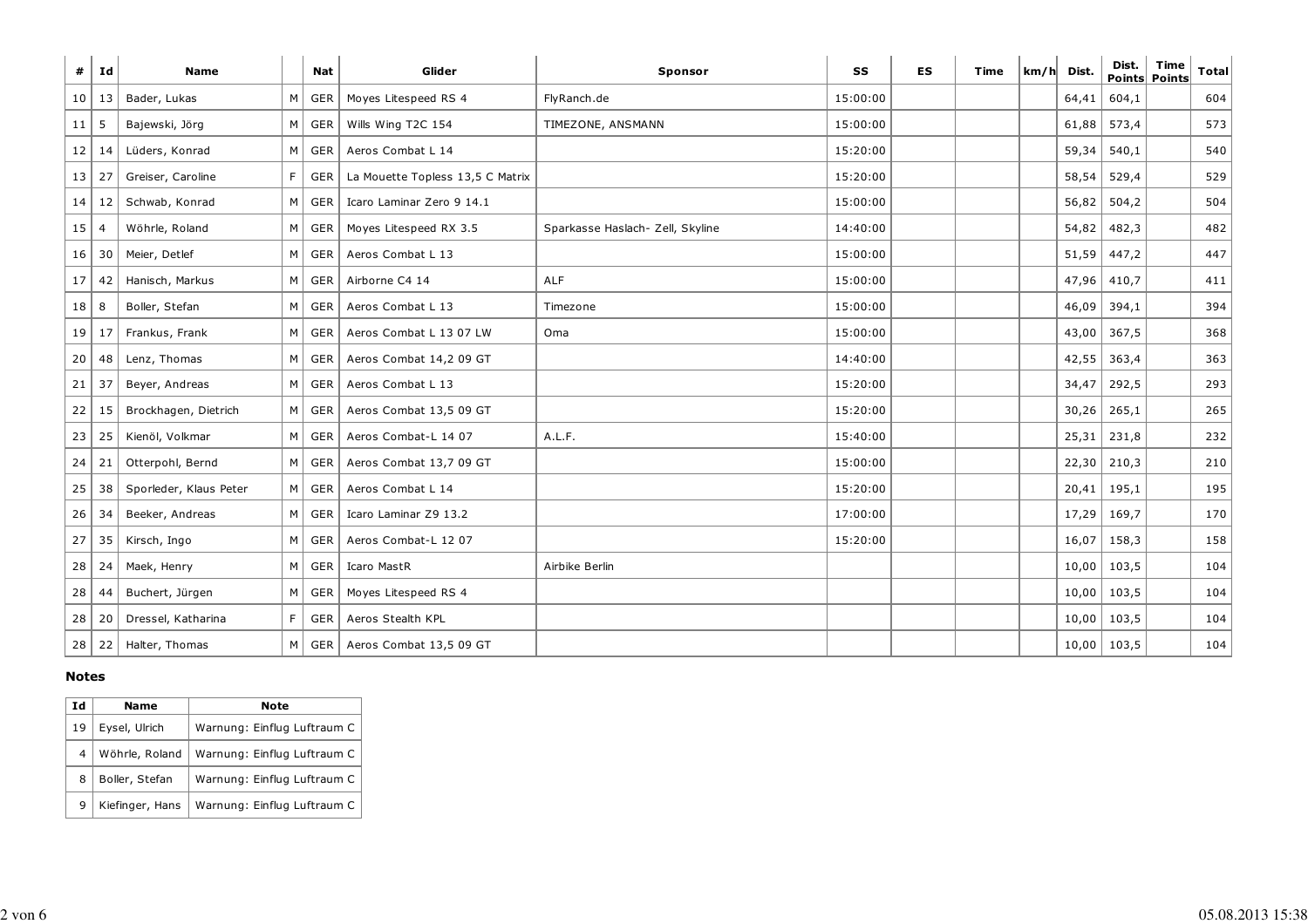#### **Pilots absent from task (ABS)**

**Id Name** 23 Hoffmann, Peer

**Pilots not yet processed (NYP)**

**Id Name**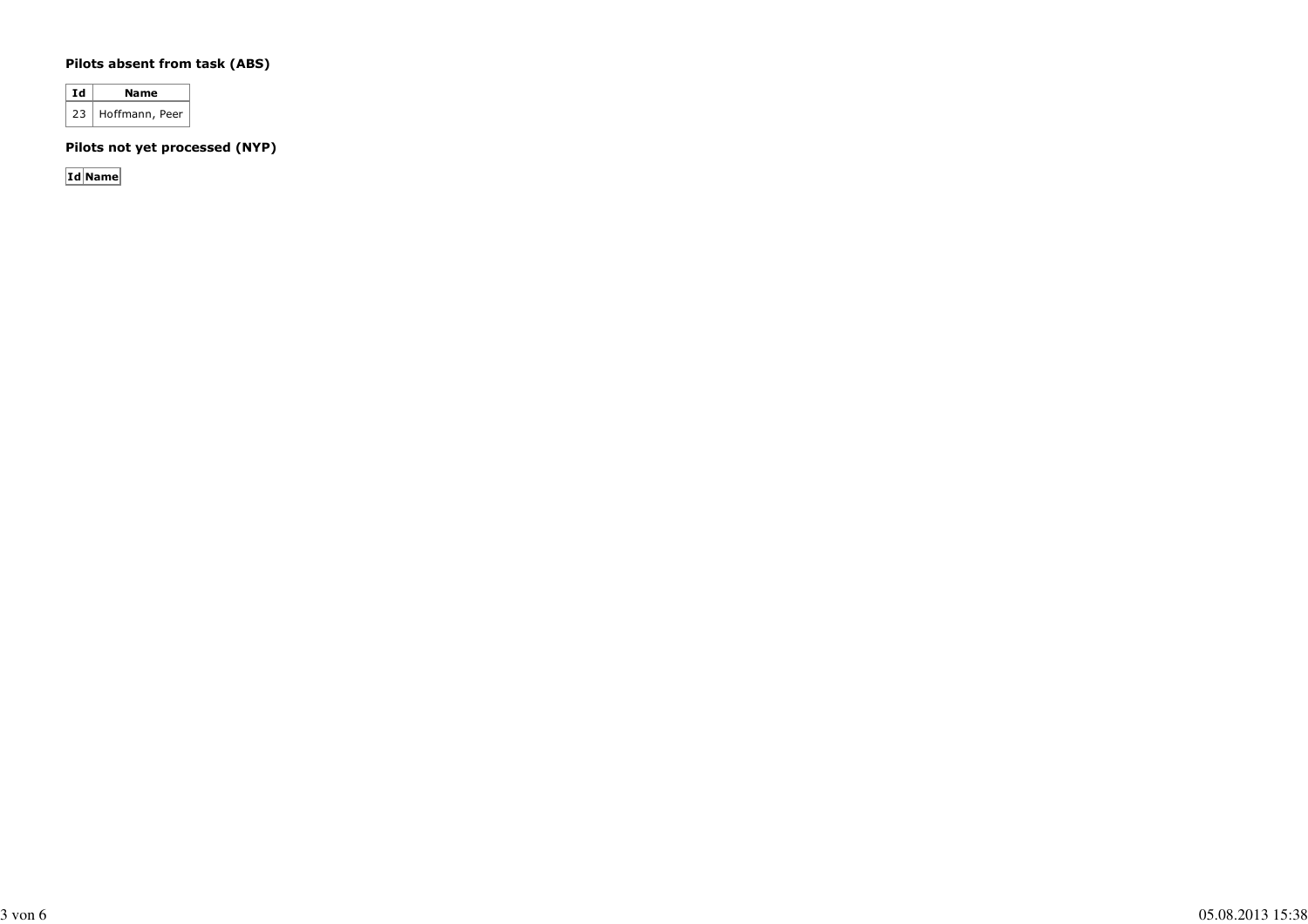#### **Task statistics**

| param                           | value                     |
|---------------------------------|---------------------------|
| ss_distance                     | 83.718                    |
| task_distance                   | 93.19                     |
| launch_to_ess_distance          | 93.19                     |
| no_of_pilots_present            | 31                        |
| no_of_pilots_flying             | 31                        |
| no_of_pilots_lo                 | 28                        |
| no_of_pilots_reaching_nom_dist  | 16                        |
| no of pilots reaching es        | 3                         |
| no_of_pilots_reaching_goal      | 3                         |
| sum flown distance              | 1460.844                  |
| best dist                       | 93.19                     |
| best_time                       | 3.0475                    |
| worst_time                      | 3.66472222222222          |
| no_of_pilots_in_competition     | 32                        |
| no_of_pilots_landed_before_stop | 0                         |
| sum_dist_over_min               | 1182.844                  |
| sum_real_dist_over_min          | 1182.844                  |
| sum_flown_distances             | 1460.844                  |
| best_real_dist                  | 93.19                     |
| last_start_time                 | 2013-08-02T17:00:00+02:00 |
| first_start_time                | 2013-08-02T14:20:00+02:00 |
| first_finish_time               | 2013-08-02T17:59:53+02:00 |
| max_time_to_get_time_points     | 4.79320902500961          |
| no_of_pilots_with_time_points   | 3                         |
| k                               | 0.0967741935483871        |
| arrival_weight                  | 0                         |
| departure_weight                | 0                         |
| leading_weight                  | 0                         |
| time_weight                     | 0.245618374676916         |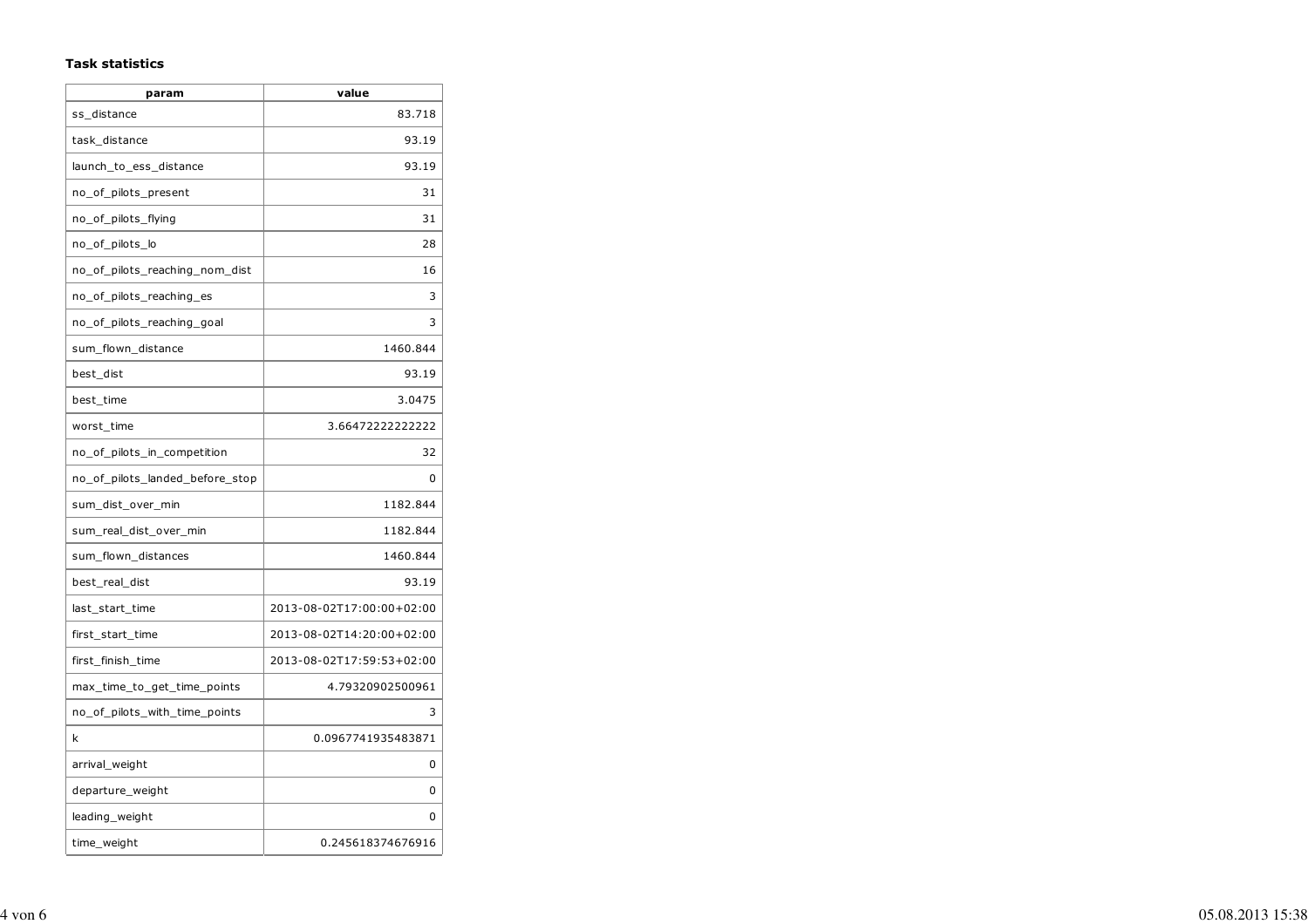| param                        | value             |
|------------------------------|-------------------|
| distance_weight              | 0.754381625323084 |
| smallest_leading_coefficient | 0                 |
| available_points_distance    | 754.381625323084  |
| available_points_time        | 245.618374676916  |
| available_points_departure   | O                 |
| available_points_leading     | ŋ                 |
| available_points_arrival     | 0                 |
| time_validity                | 1                 |
| launch_validity              | 1                 |
| distance_validity            | 1                 |
| stop_validity                | 1                 |
| day_quality                  | 1                 |

#### **Scoring formula settings**

| param                                        | value   |  |  |
|----------------------------------------------|---------|--|--|
| id                                           | GAP2011 |  |  |
| use_distance_points                          | 1       |  |  |
| use_time_points                              | 1       |  |  |
| use_departure_points                         | 0       |  |  |
| use_leading_points                           | 0       |  |  |
| use arrival position points                  | 0       |  |  |
| use_arrival_time_points                      | 0       |  |  |
| time points if not in goal                   | 0.8     |  |  |
| jump_the_gun_factor                          | 0       |  |  |
| jump_the_gun_max                             | 0       |  |  |
| use_1000_points_for_max_day_quality          | 0       |  |  |
| normalize_1000_before_day_quality            | 0       |  |  |
| time_validity_based_on_pilot_with_speed_rank | 1       |  |  |
| bonus_gr                                     | 0       |  |  |
| no_pilots_in_goal_factor                     | 1       |  |  |
| task_stopped_factor                          | 1       |  |  |